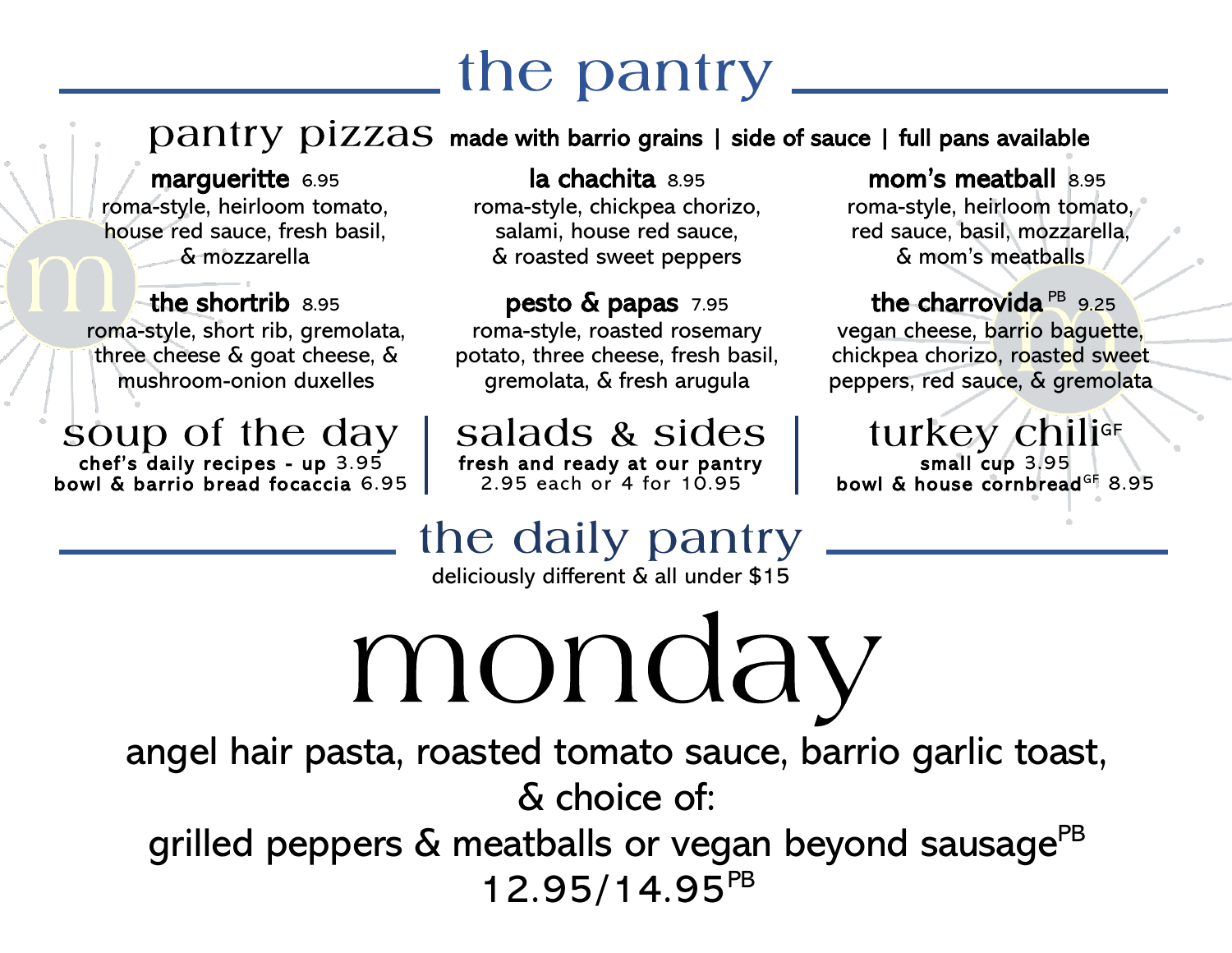#### $\bold{p}$ antry  $\bold{p}$ izzas made with barrio grains | side of sauce | full pans available

margueritte 6.95 roma-style, heirloom tomato, house red sauce, fresh basil, & mozzarella

the shortrib 8.95 roma-style, short rib, gremolata, three cheese & goat cheese, & mushroom-onion duxelles

soup of the day chef's daily recipes - up 3.95 bowl & barrio bread focaccia 6.95

la chachita 8.95 roma-style, chickpea chorizo, salami, house red sauce, & roasted sweet peppers

pesto & papas 7.95 roma-style, roasted rosemary potato, three cheese, fresh basil, gremolata, & fresh arugula

salads & sides fresh and ready at our pantry 2.95 each or 4 for 10.95

mom's meatball 8.95 roma-style, heirloom tomato, red sauce, basil, mozzarella, & mom's meatballs

the charrovida PB 9.25 vegan cheese, barrio baguette, chickpea chorizo, roasted sweet peppers, red sauce, & gremolata

turkey chili<sup>ge</sup> small cup 3.95 bowl & house cornbread<sup>GF</sup> 8.95

#### the daily pantry

deliciously different & all under \$15

tuesday chimichurri grilled vegetable skewers, with choice of: aji mojo chicken or vegan tofu<sup>PB</sup> served with herbed red potatoes & wild rice 12.95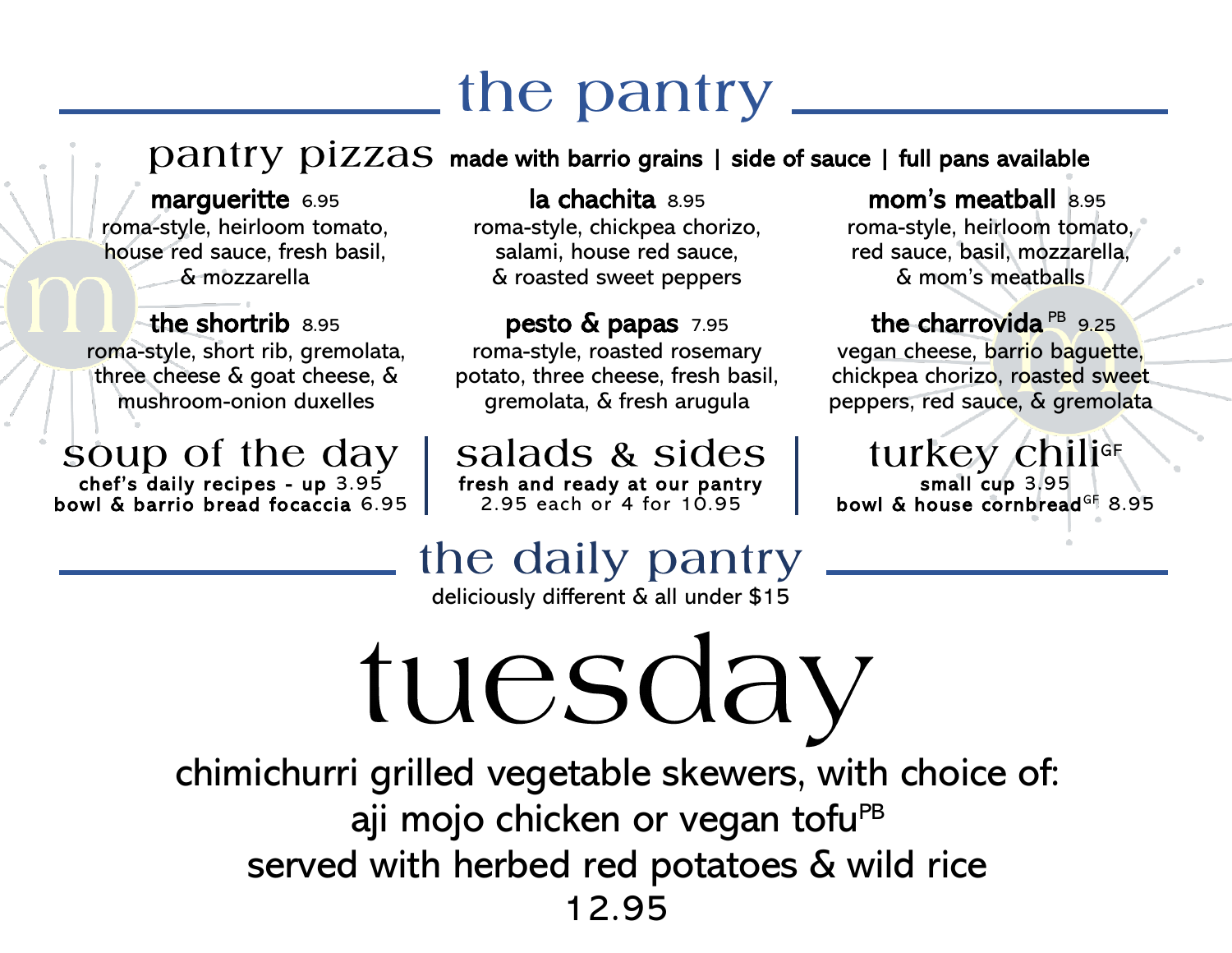$\mathbf{p}$ antry  $\mathbf{p}$ izzas made with barrio grains | side of sauce | full pans available

margueritte 6.95 roma-style, heirloom tomato, house red sauce, fresh basil, & mozzarella

the shortrib 8.95 roma-style, short rib, gremolata, three cheese & goat cheese, & mushroom-onion duxelles

soup of the day chef's daily recipes - up 3.95 bowl & barrio bread focaccia 6.95

la chachita 8.95 roma-style, chickpea chorizo, salami, house red sauce, & roasted sweet peppers

pesto & papas 7.95 roma-style, roasted rosemary potato, three cheese, fresh basil, gremolata, & fresh arugula

salads & sides fresh and ready at our pantry 2.95 each or 4 for 10.95

mom's meatball 8.95 roma-style, heirloom tomato, red sauce, basil, mozzarella, & mom's meatballs

the charrovida PB 9.25 vegan cheese, barrio baguette, chickpea chorizo, roasted sweet peppers, red sauce, & gremolata

turkey chiliGF small cup 3.95 bowl & house cornbread<sup>GF</sup> 8.95

### the daily pantry

deliciously different & all under \$15

# wednesday

roasted whole sweet potato with agave-achiote oil, anasazi bbq beans, green chile corn, & choice of: prickly pear glazed pulled pork or vegan beyond bbq beef PB 12.95/14.95PB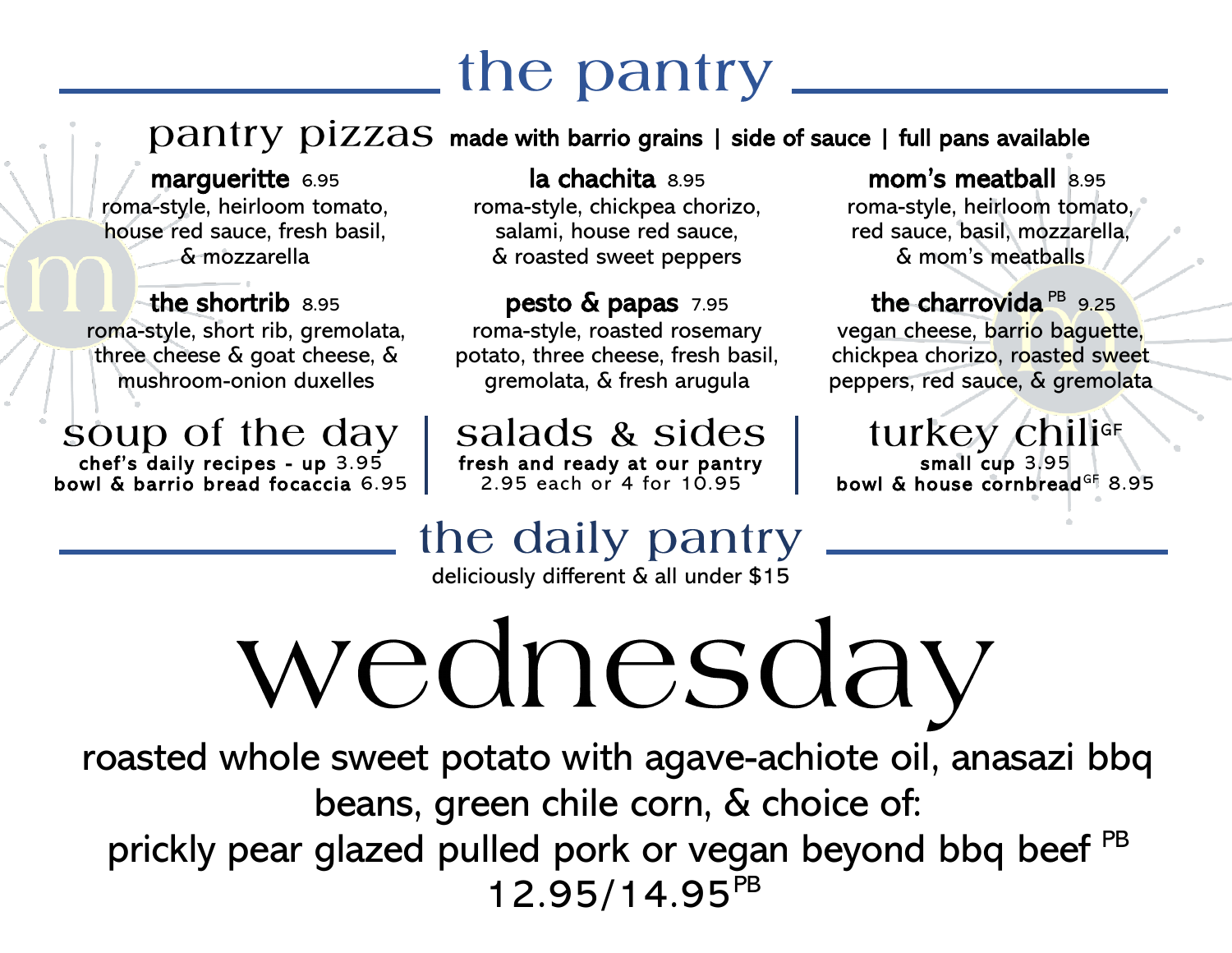$\mathbf{p}$ antry  $\mathbf{p}$ izzas made with barrio grains | side of sauce | full pans available

margueritte 6.95 roma-style, heirloom tomato, house red sauce, fresh basil, & mozzarella

the shortrib 8.95 roma-style, short rib, gremolata, three cheese & goat cheese, & mushroom-onion duxelles

soup of the day chef's daily recipes - up 3.95 bowl & barrio bread focaccia 6.95

la chachita 8.95 roma-style, chickpea chorizo, salami, house red sauce, & roasted sweet peppers

pesto & papas 7.95 roma-style, roasted rosemary potato, three cheese, fresh basil, gremolata, & fresh arugula

salads & sides fresh and ready at our pantry 2.95 each or 4 for 10.95

mom's meatball 8.95 roma-style, heirloom tomato, red sauce, basil, mozzarella, & mom's meatballs

the charrovida PB 9.25 vegan cheese, barrio baguette, chickpea chorizo, roasted sweet peppers, red sauce, & gremolata

turkey chilige small cup 3.95 bowl & house cornbread<sup>GF</sup> 8.95

#### the daily pantry

deliciously different & all under \$15

thursday

torn pasta with barrio garlic toast and choice of: crème chicken béchamel & portobellos or vegan crème spinach & portobellos 13.95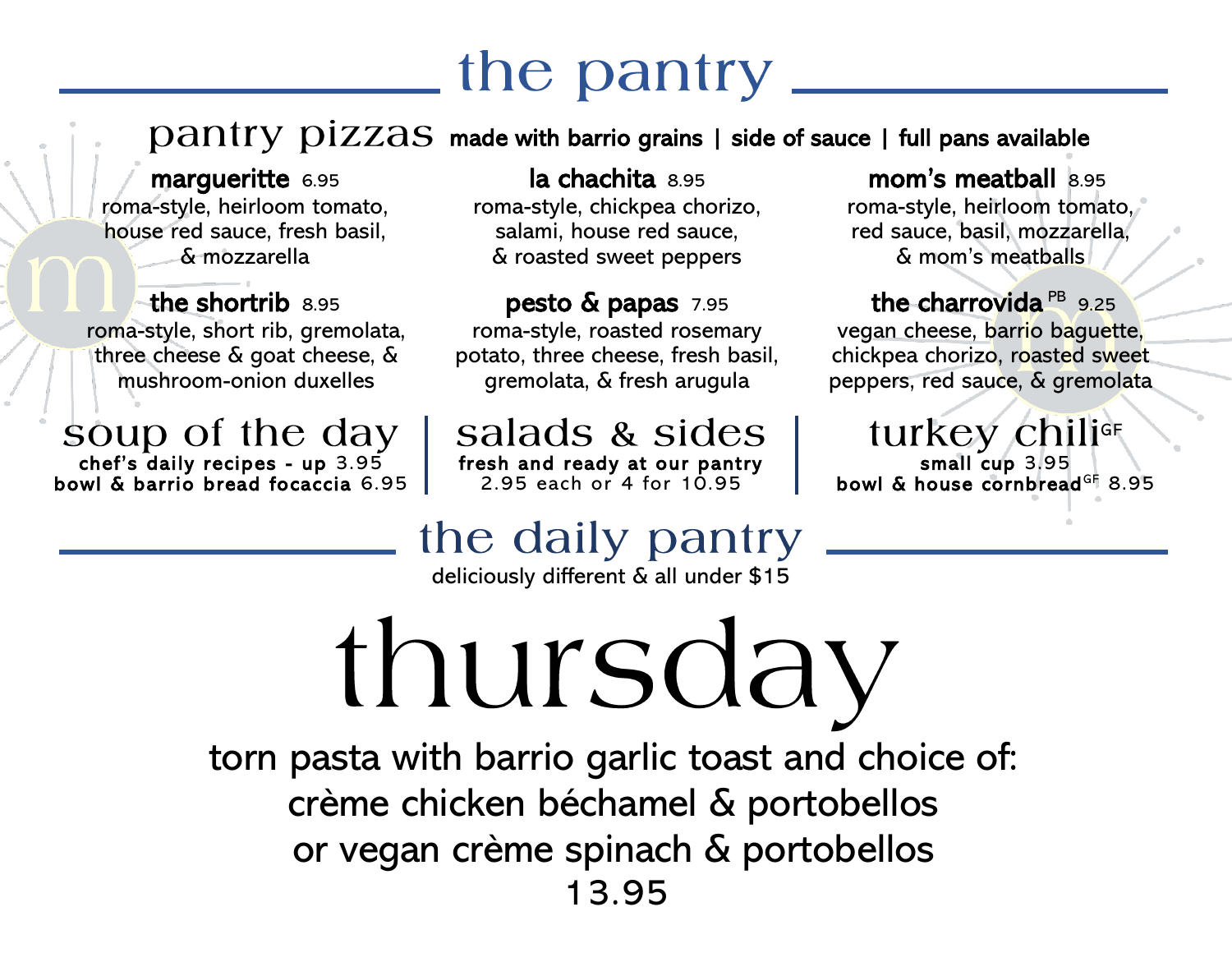$\mathbf{p}$ antry  $\mathbf{p}$ izzas made with barrio grains | side of sauce | full pans available

margueritte 6.95 roma-style, heirloom tomato, house red sauce, fresh basil, & mozzarella

the shortrib 8.95 roma-style, short rib, gremolata, three cheese & goat cheese, & mushroom-onion duxelles

soup of the day chef's daily recipes - up 3.95 bowl & barrio bread focaccia 6.95

la chachita 8.95 roma-style, chickpea chorizo, salami, house red sauce, & roasted sweet peppers

pesto & papas 7.95 roma-style, roasted rosemary potato, three cheese, fresh basil, gremolata, & fresh arugula

salads & sides fresh and ready at our pantry 2.95 each or 4 for 10.95

mom's meatball 8.95 roma-style, heirloom tomato, red sauce, basil, mozzarella, & mom's meatballs

the charrovida PB 9.25 vegan cheese, barrio baguette, chickpea chorizo, roasted sweet peppers, red sauce, & gremolata

turkey chiliGF small cup 3.95 bowl & house cornbread<sup>GF</sup> 8.95

#### the daily pantry

deliciously different & all under \$15

friday

soba noodles, seared sambal green beans with edamame,  $\&$  choice of: stir fried garlic-ginger shrimp or vegan tofu<sup>PB</sup> 13.95